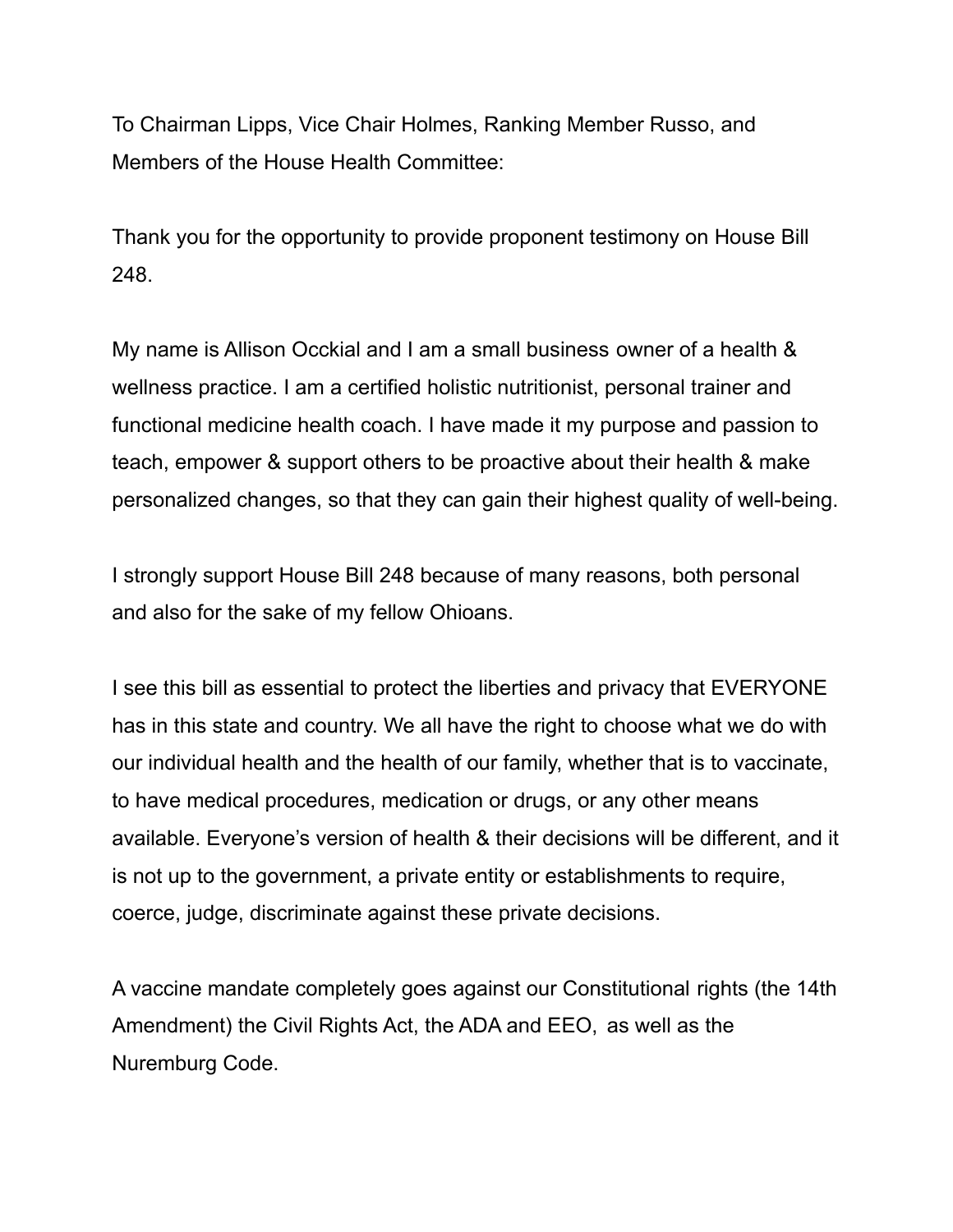Whenever there is a risk associated with health choices, there should always be a choice, and that freedom must be upheld. Our privacy and liberties as not only citizens of this country, but as humans, are being violated and have been for the last 18 months. We have been pushed, coerced and mandated to give up our personal health freedoms for the sake of public health.

There are no restrictions or violations of privacy for those with other infections, such as chickenpox, measles, mumps, rubella, tuberculosis, pneumonia, or the flu, which are all very contagious & can be just as dangerous as COVID-19. So why should this virus, which has a 99% survival rate, be any different?

We cannot limit, prohibit and discriminate against those who choose to not get the vaccine because there are several reasons for their choices. Moral, philosophical, religious and medical reasons all should be respected and we have the right to not have to disclose this information or WHY at all.

Furthermore: If the ingredients in the vaccine would cause known harm to an individual, then they should not be forced to receive it, nor should they be discriminated against.

What if YOU, or your spouse, parent, child, had known risks against a vaccine, something that was out of their control, or have chosen other means to support their health & immune system...would you be okay with having their school or employer place mandates & discriminate against them? Would you find it acceptable that they couldn't attend public places or establishments, not for them, but for the sake of OTHERS safety and health?